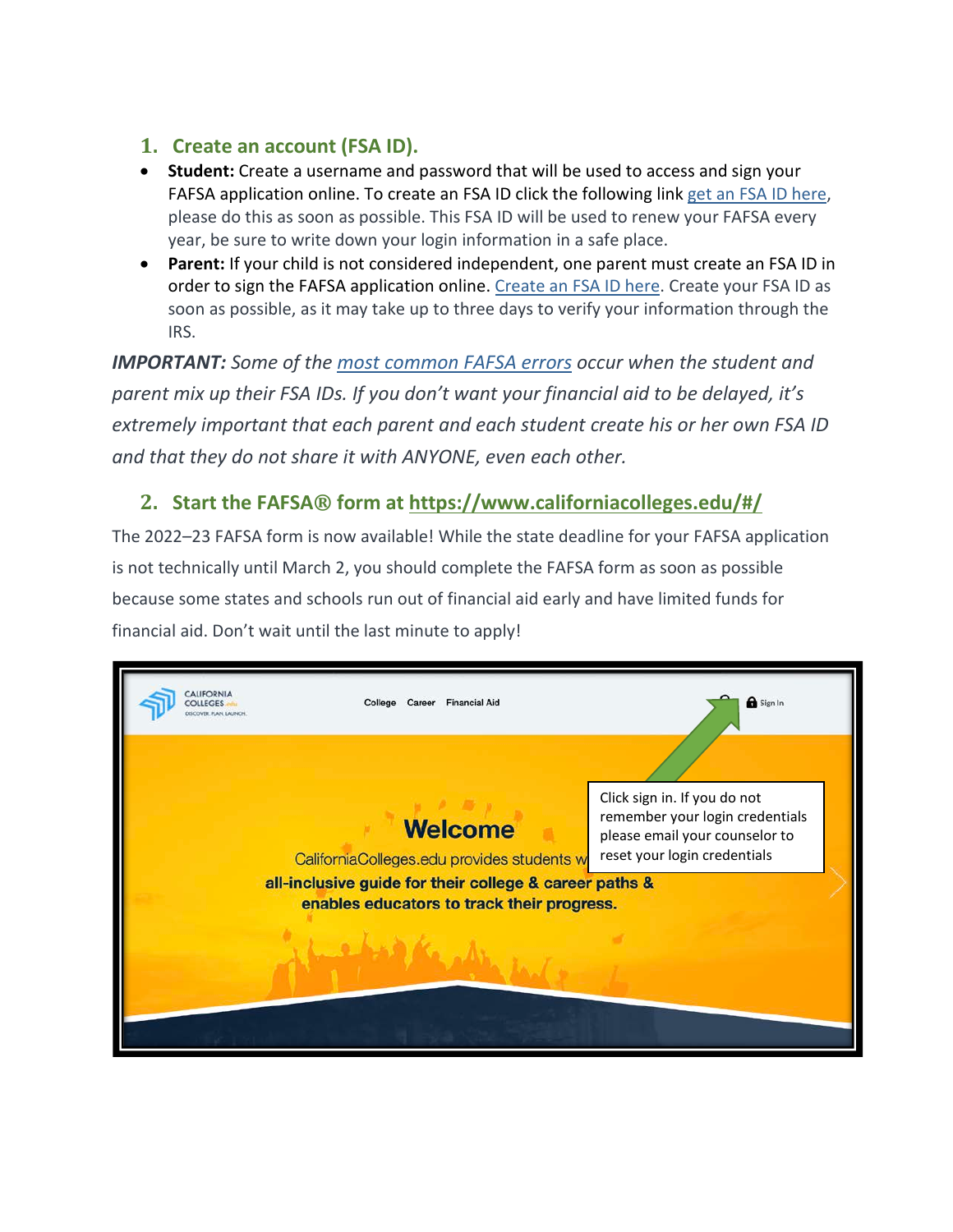

### What Is the FAFSA, and Why Is It Important?

FAFSA stands for Free Application for Federal Student Aid. It's how U.S. citizens and eligible non-citizens get money for college, including:

- . Federal financial aid, like grants, work-study, or loans,
- State financial aid, like the Cal Grant.  $\bullet$
- . Some school-based financial aid, like scholarships or grants given out by colleges.

Fill out the FAFSA even if you're not sure you'll get financial aid. Each year, almost 90,000 California students miss out on major grant money because they choose not to fill out the FAFSA--don't be one of them!

#### When should you fill out the FAFSA?

- You can fill out your FAFSA online starting October 1 of your senior year in high school.
- . Be sure to apply by the March 2 Cal Grant deadline so you can be considered for this big state grant.
- . Your college may have earlier deadlines for school-based awards. Check with the financial aid office.

If you missed the March 2 deadline, fill out your FAFSA as soon as you can. You can still qualify for federal financial aid if you apply by June 30. Some federal aid is first-come, first-served. The earlier you apply, the better.

#### Launch your FAFSA from CaliforniaColleges.edu.

Complete the lessons in My Financial Aid Plan! They'll walk you pay for college and filling out your application. Click My Financial

1. Go straight to My Financial Aid Plan.

Aid Plan

- 2. Click on a Module.
	- . Module 1: Complete Prep Work for FAFSA or CADAA-Start here to make sure the FAFSA is right for you, and get ready to launch your application.
	- Module 2: Launch and Submit the FAFSA or CADAA-Ready to launch? Go for it! This module will guide you through the steps and help you contact a financial aid expert if you need it.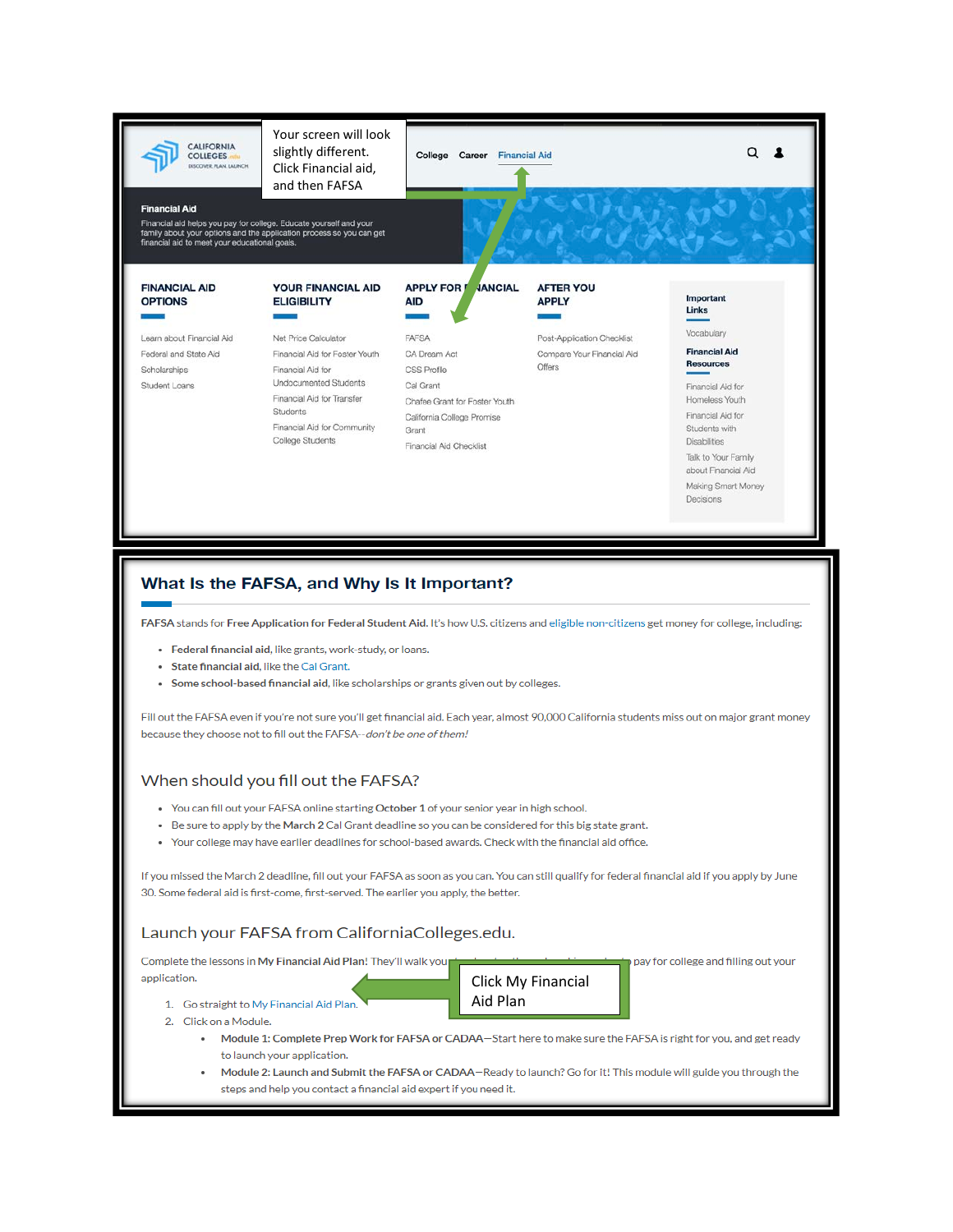**The next screen will look like the one below. Click "Launch FAFSA/CADAA" and you should be redirected to the FAFSA website ( [https://studentaid.gov/h/apply-for](https://studentaid.gov/h/apply-for-aid/fafsa)[aid/fafsa](https://studentaid.gov/h/apply-for-aid/fafsa) )**

|                |                     | <b>CALIFORNIA</b><br>COLLEGES.edu<br>My Plan College Career Financial Aid<br>DISCOVER, PLAN, LAUNCH,                                             | $Q \oplus$                         |
|----------------|---------------------|--------------------------------------------------------------------------------------------------------------------------------------------------|------------------------------------|
| <b>My Plan</b> |                     | Preparing for life after high school starts now. Use My Plan to organize<br>your thoughts, track steps, and develop a clear plan for the future. |                                    |
|                | Academic<br>Planner | My Financial Aid<br>My College Plan<br>My Journal<br>My Experiences<br>My Career Plan<br>My Goals<br>$Plan$ New                                  | My Documents                       |
|                |                     | My Financial Aid Plan<br>$\odot$<br>To Do (0) $\vee$<br>Launch FAFSA/CADAA<br>Your financial aid application was updated to FAFSA.               | ≡್ರ ≎<br>$\boldsymbol{\mathsf{x}}$ |
|                | 1                   | September<br>Complete Prep Work for Your FAFSA or CADAA                                                                                          | Not Started $\rightarrow$          |
|                | $\overline{2}$      | October<br>Launch and Submit the FAFSA or CADAA                                                                                                  | Not Started $\rightarrow$          |
|                | 3                   | February<br>Review the Student Aid Report and Cal Grant GPA                                                                                      | Not Started $\rightarrow$          |
|                | 4                   | March<br><b>Check College Portals</b>                                                                                                            | Not Started $\rightarrow$          |
|                | 5                   | April<br><b>Review Financial Aid Offers</b>                                                                                                      | Not Started $\rightarrow$          |
|                | 6                   | May<br>Secure State Aid                                                                                                                          | Not Started >                      |

**TIP:** Once redirected to the FAFSA website we recommend that the **student** start the FAFSA form using the instructions below. It makes the application process much easier.

- **If you are the student:** Click "(New to the FAFSA Process) START HERE"
	- **Then click "I am a student and want to access the FAFSA form"**
	- **Click log in and enter your FSA ID login credentials**
- **If you are the parent:** Click "(New to the FAFSA Process) START HERE"
	- **Then click " I am a parent filling out a FAFSA form for a student"**
- Click "Enter the student's information." Then provide the student's name, Social Security number, and date of birth, and click "Next.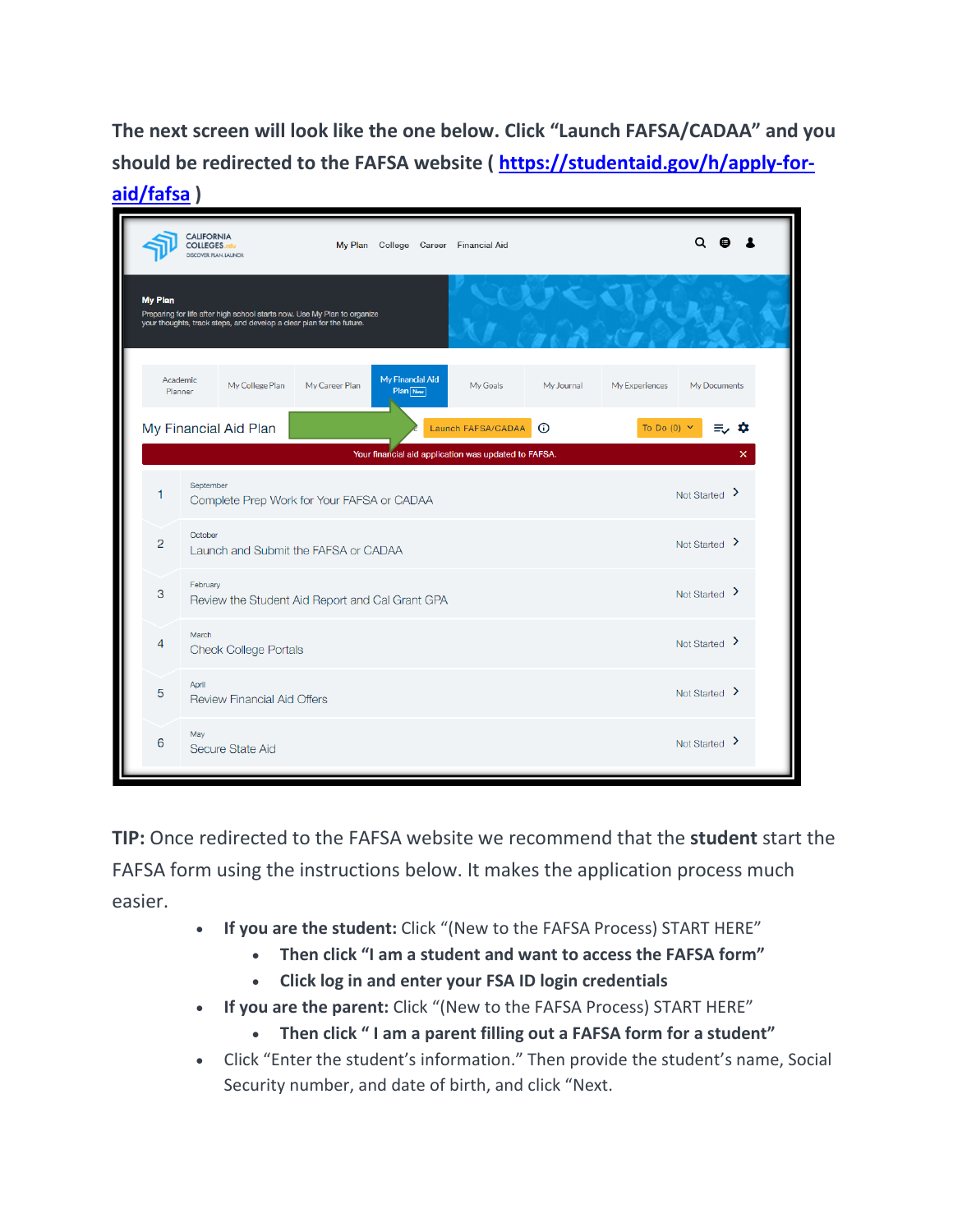- **Make sure you select 2022–23 FAFSA form**
- Remember, the FAFSA form is not a onetime thing. You must complete a FAFSA form for each school year so do not use your Mesa email address

### **Create a save key.**

• This save key will allow both student and parent to return to the application at a later date without losing information. This is especially helpful if you and your parent are not in the same place.

## **3. Fill out the Student Demographics section.**

This section is basic information about the student such as: Name, date of birth, etc. If you have already created an FSA ID prior to beginning the application a lot of your personal information will be prepopulated to save you time. Your personal information must match exactly to your social security card. If you do not have a social security number please see the CADAA application to see if you qualify. [\(https://www.californiacolleges.edu/#/ca-dream-act-signed-in\)](https://www.californiacolleges.edu/#/ca-dream-act-signed-in)

**Reminder:** The FAFSA application belongs to the students , so when the application says "you" or "your," it's referring to the student.

| When in doubt, the banner on the left side will indicate whether you're on a student or parent |  |  |  |  |
|------------------------------------------------------------------------------------------------|--|--|--|--|
| page.                                                                                          |  |  |  |  |

| Search for High School                                                                                                                                                                                                 | Personal Information for Parent                                                                                                                                                                                 |  |  |  |  |
|------------------------------------------------------------------------------------------------------------------------------------------------------------------------------------------------------------------------|-----------------------------------------------------------------------------------------------------------------------------------------------------------------------------------------------------------------|--|--|--|--|
| Dependency<br>Parent<br>Student<br>Parent<br>Student<br>Sign & Submit Confirmation<br>School Selection<br>Financials<br><b>Financials</b><br>Demographics<br><b>Status</b><br>Demographics<br>∽<br>STUDENT INFORMATION | Student<br>Student<br>Dependency<br>Parent<br>Parent<br>School Selection<br>Sign & Submit Confirmation<br>Financials<br>Demographics<br>Demographics<br>Financials<br>Status:<br>✓<br><b>PARENT INFORMATION</b> |  |  |  |  |
| Application was successfully saved.<br>Θ                                                                                                                                                                               | Enter Information for your first parent (father/mother/stepparent)                                                                                                                                              |  |  |  |  |
| Because the FAFSA belongs to the student, "you" and "your" always (unless otherwise noted)<br>refer to the student.                                                                                                    | $\sqrt{2}$<br>Parent's Social Security Number<br>[11]<br><b>Section</b>                                                                                                                                         |  |  |  |  |
| $\left( 7\right)$<br>Enter the name, city, and state of your high school, then click Confirm.                                                                                                                          | $\left( 2\right)$<br>Parent's last name                                                                                                                                                                         |  |  |  |  |
| What is the name of your high school?                                                                                                                                                                                  | $\Omega$<br>Parent's first initial                                                                                                                                                                              |  |  |  |  |
| Murrieta Mesa High school                                                                                                                                                                                              | $\overline{z}$<br>Parent's date of birth                                                                                                                                                                        |  |  |  |  |
| In what city is your high school located?<br>Murrieta                                                                                                                                                                  | <b>First</b><br>mm/dd/yyyy                                                                                                                                                                                      |  |  |  |  |
| In what state is your high school located?                                                                                                                                                                             | $\left( 2\right)$<br>Your parents' e-mail address                                                                                                                                                               |  |  |  |  |
| California                                                                                                                                                                                                             |                                                                                                                                                                                                                 |  |  |  |  |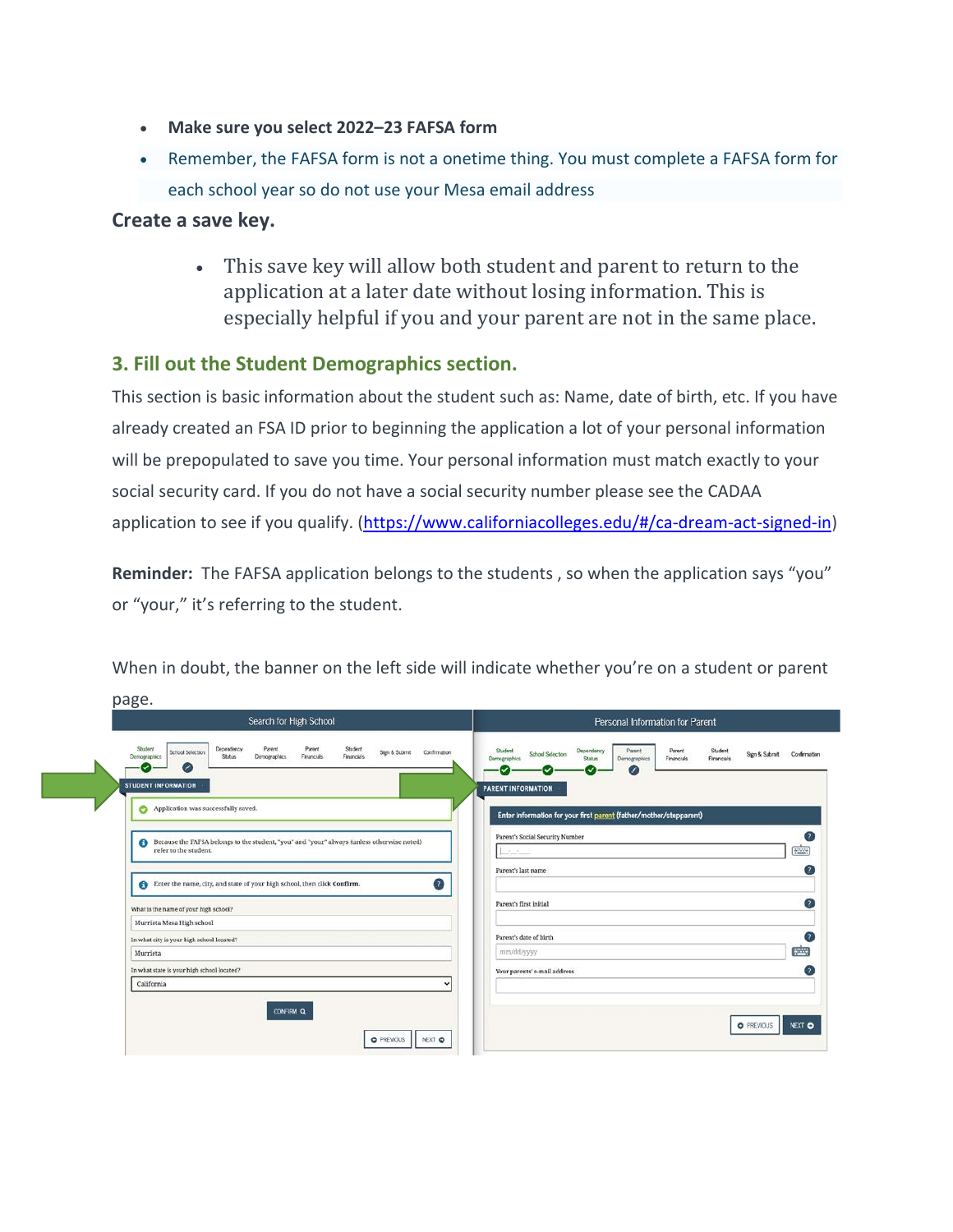## **4. List the schools to which you want your FAFSA® information sent.**

- You can list up to 10 schools, (We recommend listing all 10 even if you haven't applied or gotten accepted yet.) A FAFSA application is not a commitment to attend that school.
- • [If](https://fafsa.ed.gov/help/fotwfaq14.htm) you are applying to more than 10 schools, please click the following link. If you're [applying](https://fafsa.ed.gov/help/fotwfaq14.htm) to more than 10 schools, here's what you should do.
- •

# **5. Dependent or Independent**

Based on a series of questions, the FAFSA application will determine if you, as the student, are considered dependent or independent. Based on certain factors, if you are deemed an independent applicant, you will not have to provide financial information about your parents. If this applies to you, skip to the next step. If you are deemed a dependent student, this is where your parents FSA ID will save you some time on your application if it is completed prior to initiating the application.

## **6. Parent Demographics section.**

*If you are an independent student please skip to the next instruction.* 

This section is about the income of your parents, even if you don't live with your parents but were deemed a dependent you must include this information in your application.

**NOTE:** Some family dynamics may differ, please see the diagram below to determine who qualifies as your parent.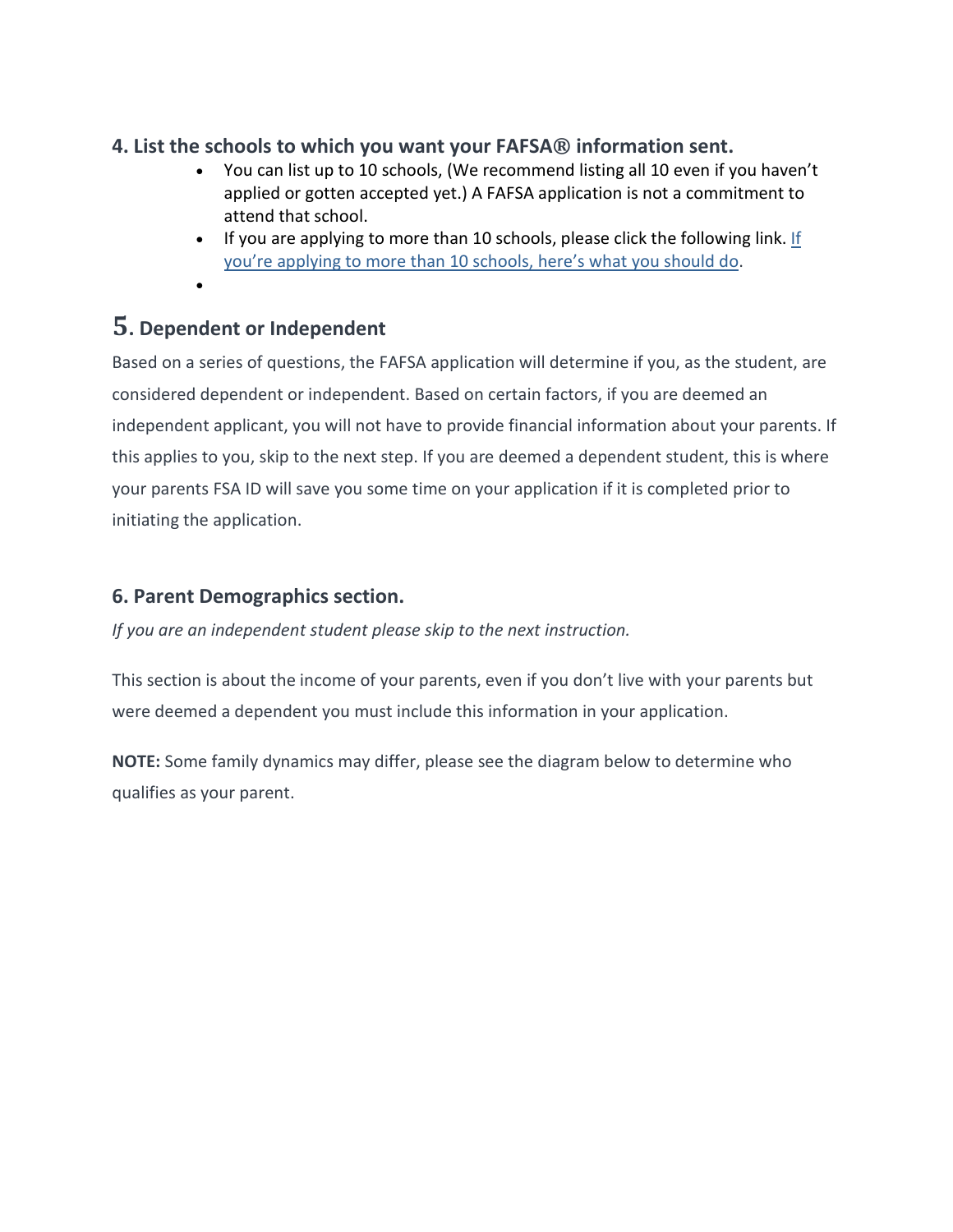

Read specific guidance about reporting your parents' [information](https://studentaid.ed.gov/sa/fafsa/filling-out/parent-info) as a dependent [student.](https://studentaid.ed.gov/sa/fafsa/filling-out/parent-info) Learn what to do if you are not able to [provide](https://studentaid.ed.gov/sa/fafsa/filling-out/parent-info#special-circumstances) parent info due to special [circumstances.](https://studentaid.ed.gov/sa/fafsa/filling-out/parent-info#special-circumstances)

## **7. Supply your financial information.**

Even if your parents link their information through the IRS DRT tool, they will be required to manually enter a couple of answers about their income and tax information in the beginning of this section. (*To access the tool you must be able to select "already completed" on the parent finances page.)* See instructions below on how to link your account.

If your parent does not link their information through the IRS DRT tool, they will have to enter all of their tax information manually.

Students who filed taxes in 2020 should use this tool to link their taxes as well.

**It is important that the information on this application match exactly to your 2020 Tax return.**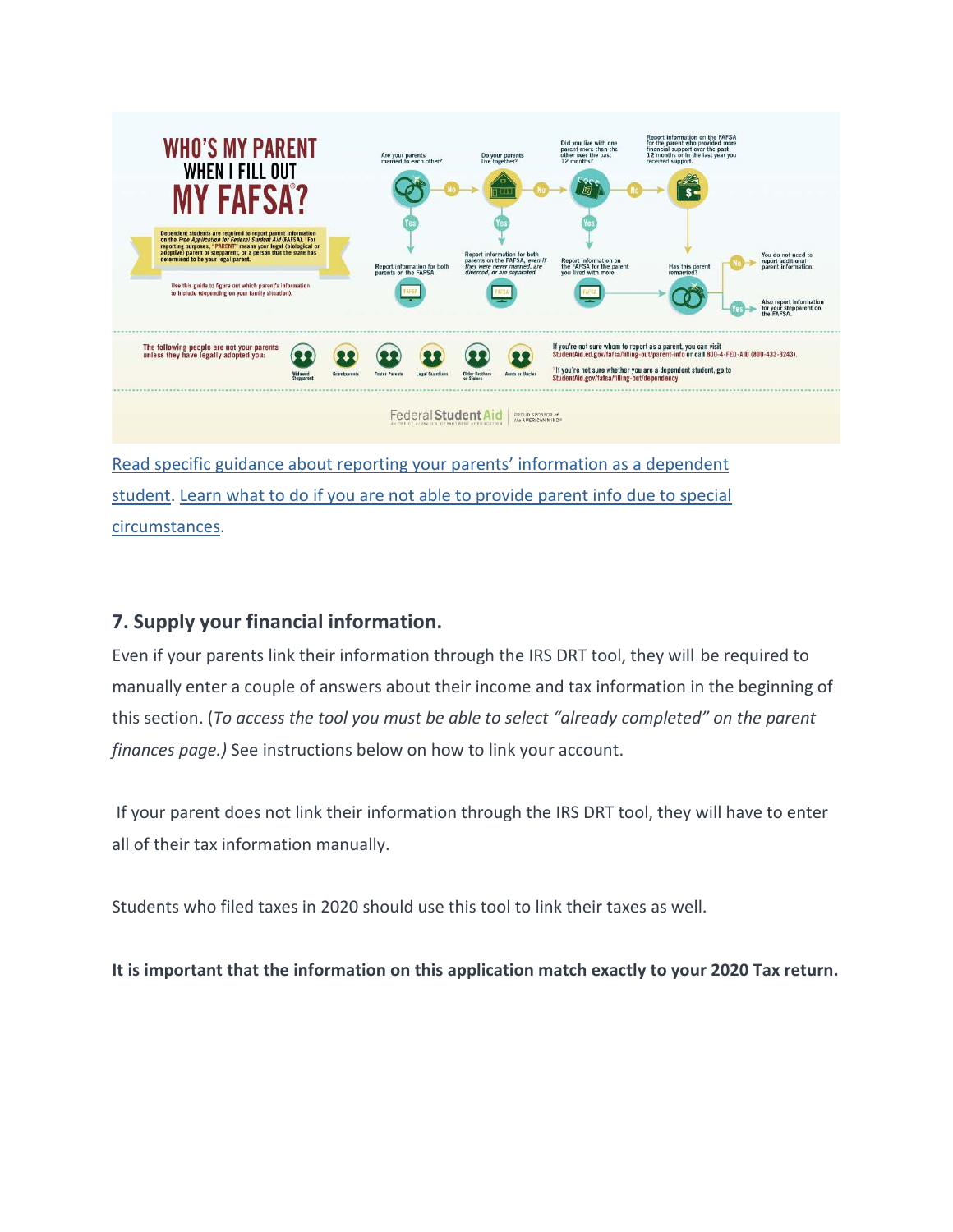

If you're eligible, you'll see a *"LINK TO IRS"* button. Choose that option and follow the prompts.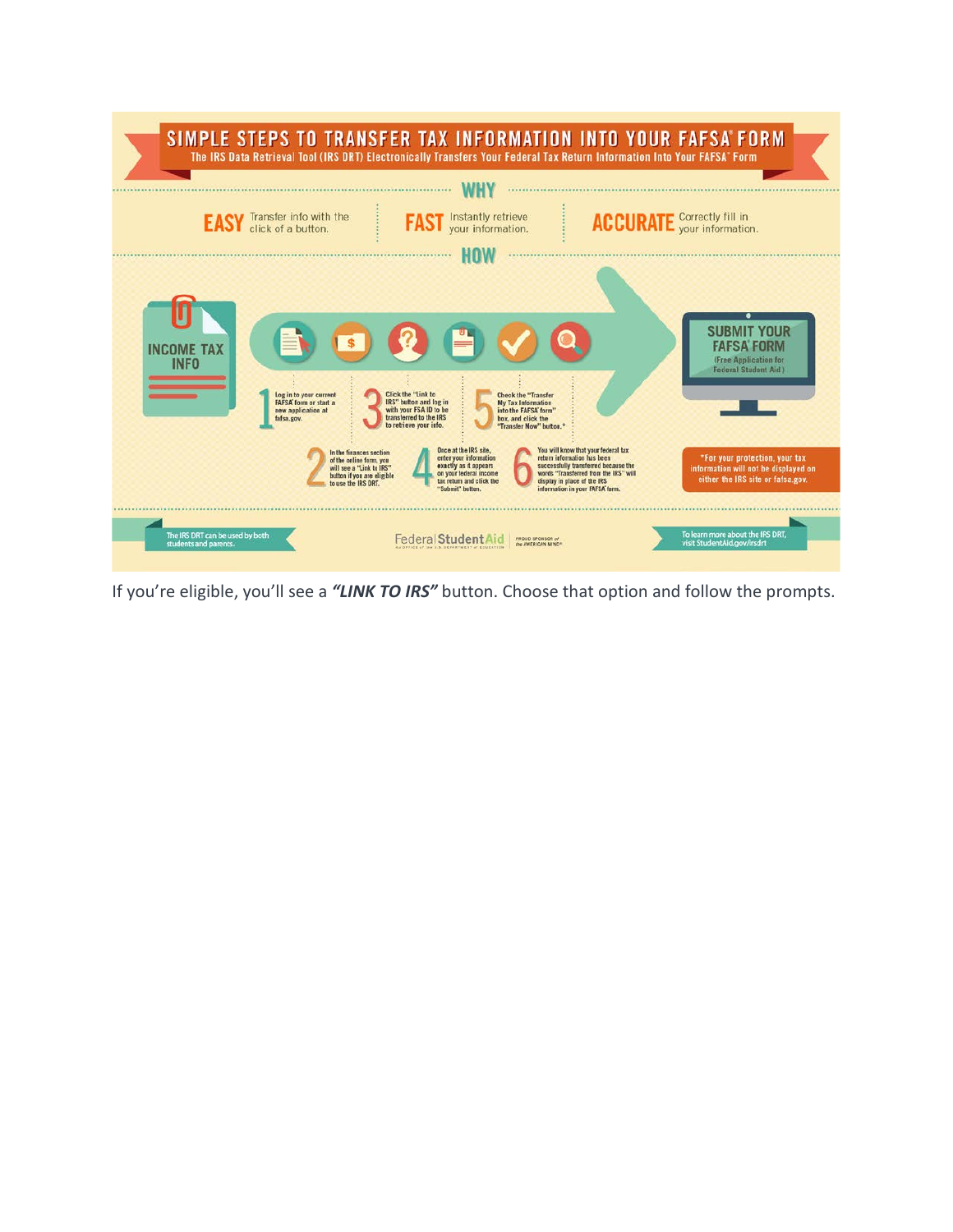|                                |                                                                                                                                               |                             | <b>Parent Tax Filing Status</b> |                             |                       |               |                                   |
|--------------------------------|-----------------------------------------------------------------------------------------------------------------------------------------------|-----------------------------|---------------------------------|-----------------------------|-----------------------|---------------|-----------------------------------|
| <b>Student</b><br>Demographics | <b>School Selection</b>                                                                                                                       | Dependency<br><b>Status</b> | Parent<br>Demographics          | Parent<br><b>Financials</b> | Student<br>Financials | Sign & Submit | Confirmation                      |
| <b>PARENT INFORMATION</b>      | Application was successfully saved.                                                                                                           |                             |                                 |                             |                       |               |                                   |
| A                              | Attention! You must provide financial information from your parents' 2019 tax return on<br>the following pages.                               |                             |                                 |                             |                       |               |                                   |
| Already completed              | For 2019, have your parents completed their IRS income tax return or another tax return?                                                      |                             |                                 |                             |                       |               | $\overline{?}$                    |
| <b>IRS 1040</b>                | What type of income tax return did your parents file for 2019?                                                                                |                             |                                 |                             |                       |               | $\left( \frac{1}{2} \right)$<br>╰ |
|                                | For 2019, what is your parents' tax filing status according to their tax return?                                                              |                             |                                 |                             |                       |               | <u>7</u>                          |
|                                | <b>Head of Household</b>                                                                                                                      |                             |                                 |                             |                       |               |                                   |
|                                | <b>(:</b> IRS Data Retrieval Tool                                                                                                             |                             |                                 |                             |                       |               |                                   |
|                                | Based on your responses, your parents are not eligible to transfer their information from the IRS into this FAFSA.<br>Click Next to continue. |                             |                                 |                             |                       |               |                                   |
|                                |                                                                                                                                               |                             |                                 |                             |                       |               |                                   |

The data transferred from the application will not appear, rather the message "Transferred from the IRS" will appear in place of your financial information. Make sure to answer all questions about finances that were not filled by the IRS DRT tool.